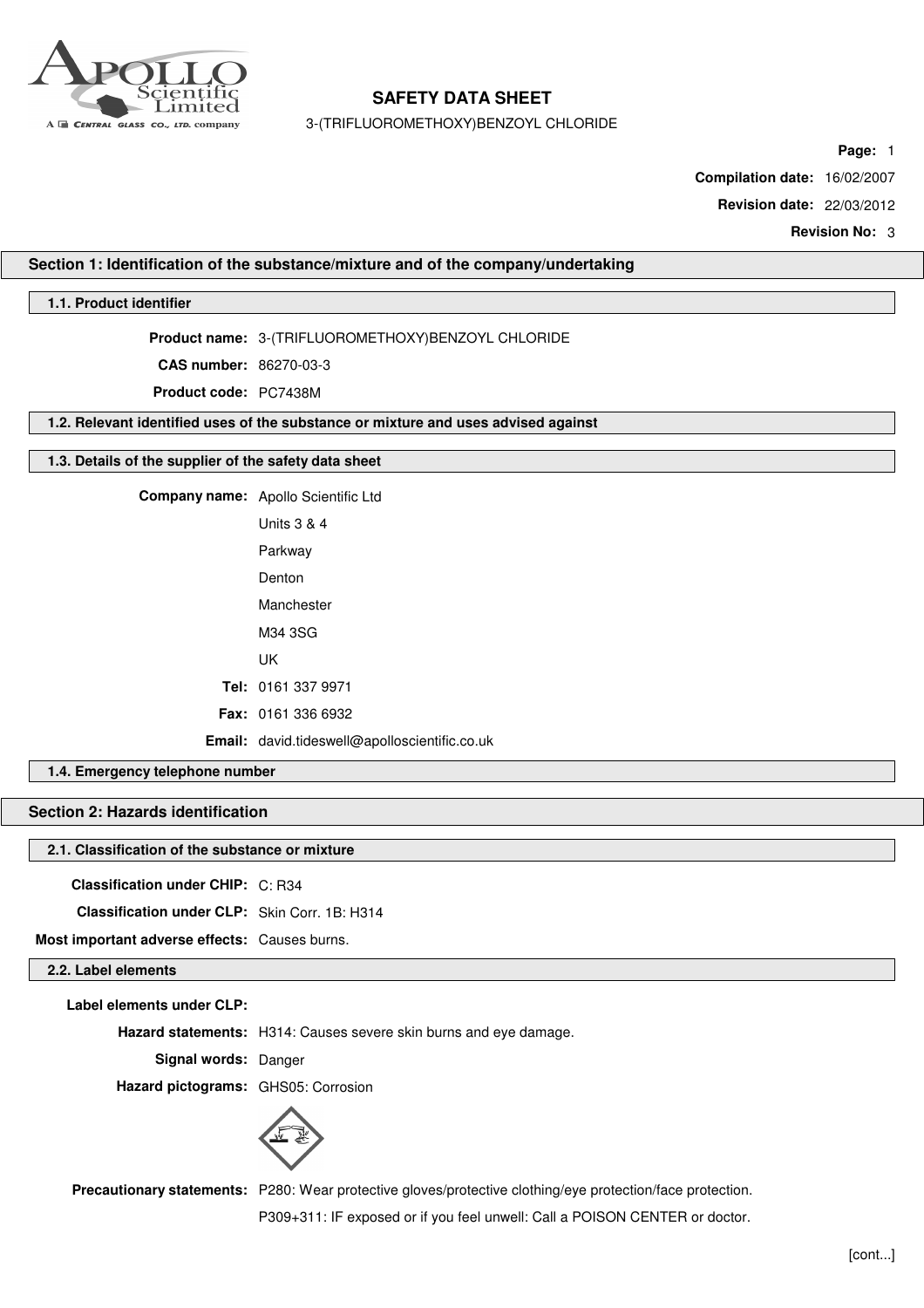# 3-(TRIFLUOROMETHOXY)BENZOYL CHLORIDE

**Page:** 2

| Label elements under CHIP:                                                         |                                                                                       |  |  |  |
|------------------------------------------------------------------------------------|---------------------------------------------------------------------------------------|--|--|--|
| Hazard symbols: Corrosive.                                                         |                                                                                       |  |  |  |
|                                                                                    |                                                                                       |  |  |  |
|                                                                                    | Risk phrases: R34: Causes burns.                                                      |  |  |  |
|                                                                                    | Safety phrases: S23: Do not breathe vapour.                                           |  |  |  |
|                                                                                    | S24/25: Avoid contact with skin and eyes.                                             |  |  |  |
| S26: In case of contact with eyes, rinse immediately with plenty of water and seek |                                                                                       |  |  |  |
|                                                                                    | medical advice.                                                                       |  |  |  |
|                                                                                    | S28: After contact with skin, wash immediately with plenty of water.                  |  |  |  |
|                                                                                    | S36/37/39: Wear suitable protective clothing, gloves and eye / face protection.       |  |  |  |
|                                                                                    | S45: In case of accident or if you feel unwell, seek medical advice immediately (show |  |  |  |
|                                                                                    | the label where possible).                                                            |  |  |  |
| 2.3. Other hazards                                                                 |                                                                                       |  |  |  |
|                                                                                    |                                                                                       |  |  |  |

**PBT:** This substance is not identified as a PBT substance.

# **Section 3: Composition/information on ingredients**

**3.1. Substances**

**Chemical identity:** 3-(TRIFLUOROMETHOXY)BENZOYL CHLORIDE

# **Section 4: First aid measures**

## **4.1. Description of first aid measures**

| <b>Skin contact:</b> Remove all contaminated clothes and footwear immediately unless stuck to skin.        |  |
|------------------------------------------------------------------------------------------------------------|--|
| Drench the affected skin with running water for 10 minutes or longer if substance is still                 |  |
| on skin. Transfer to hospital if there are burns or symptoms of poisoning.                                 |  |
| Eye contact: Bathe the eye with running water for 15 minutes. Transfer to hospital for specialist          |  |
| examination.                                                                                               |  |
| <b>Ingestion:</b> Wash out mouth with water. Do not induce vomiting. Give 1 cup of water to drink every 10 |  |
| minutes. If unconscious, check for breathing and apply artificial respiration if necessary.                |  |
| If unconscious and breathing is OK, place in the recovery position. Transfer to hospital                   |  |
| as soon as possible.                                                                                       |  |
| <b>Inhalation:</b> Remove casualty from exposure ensuring one's own safety whilst doing so. If             |  |
| unconscious and breathing is OK, place in the recovery position. If conscious, ensure                      |  |
| the casualty sits or lies down. If breathing becomes bubbly, have the casualty sit and                     |  |
| provide oxygen if available. Transfer to hospital as soon as possible.                                     |  |

## **4.2. Most important symptoms and effects, both acute and delayed**

Skin contact: Blistering may occur. Progressive ulceration will occur if treatment is not immediate. **Eye contact:** Corneal burns may occur. May cause permanent damage.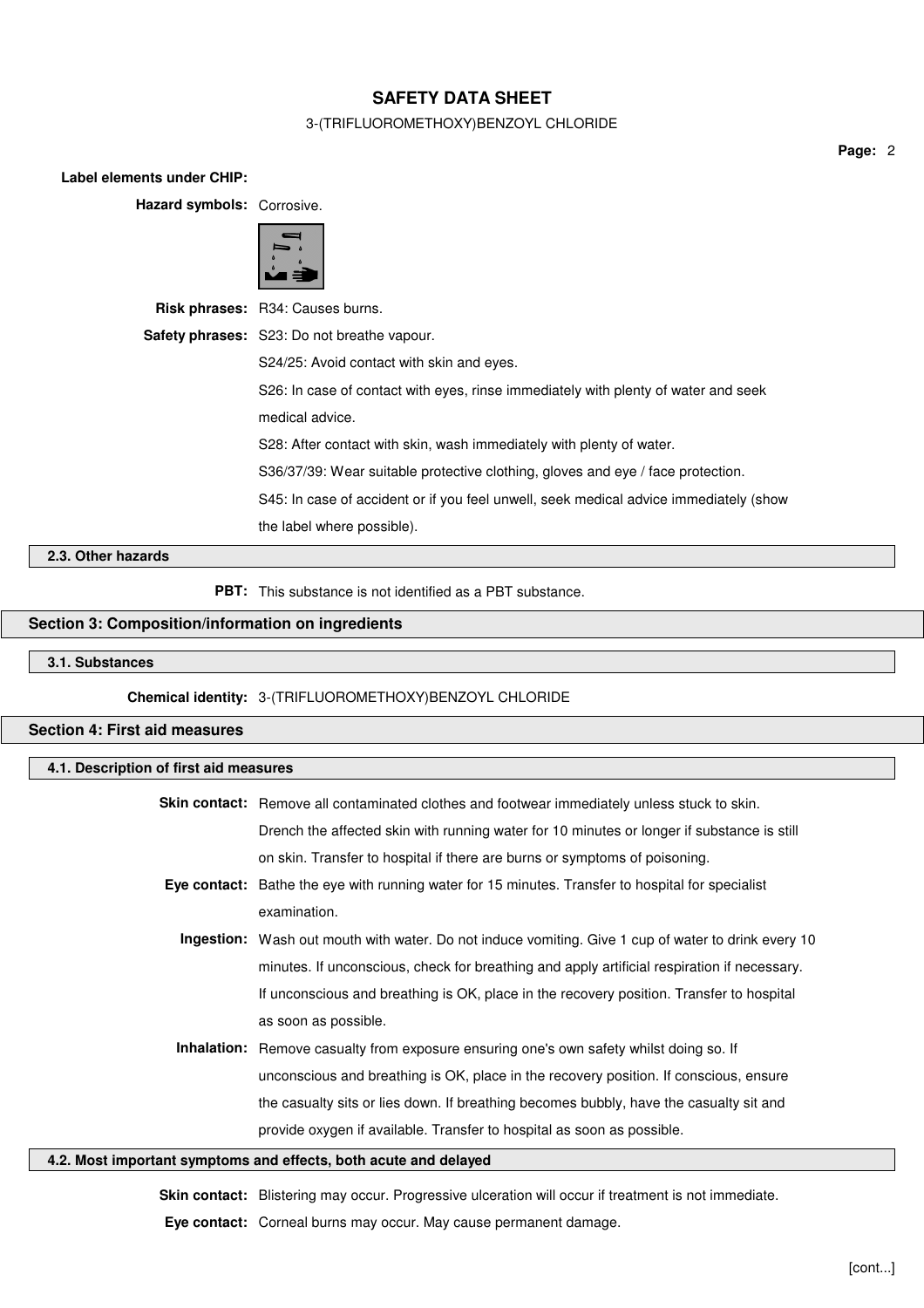## 3-(TRIFLUOROMETHOXY)BENZOYL CHLORIDE

**Ingestion:** Corrosive burns may appear around the lips. Blood may be vomited. There may be bleeding from the mouth or nose.

**Inhalation:** There may be shortness of breath with a burning sensation in the throat. Exposure may cause coughing or wheezing.

**4.3. Indication of any immediate medical attention and special treatment needed**

# **Section 5: Fire-fighting measures**

**5.1. Extinguishing media**

**Extinguishing media:** Carbon dioxide. Dry chemical powder. Suitable extinguishing media for the surrounding fire should be used. DO NOT USE WATER

#### **5.2. Special hazards arising from the substance or mixture**

**Exposure hazards:** Corrosive. In combustion emits toxic fumes. Carbon oxides. Hydrogen fluoride (HF). Hydrogen chloride (HCl).

# **5.3. Advice for fire-fighters**

**Advice for fire-fighters:** Wear self-contained breathing apparatus. Wear protective clothing to prevent contact with skin and eyes.

# **Section 6: Accidental release measures**

## **6.1. Personal precautions, protective equipment and emergency procedures**

**Personal precautions:** Notify the police and fire brigade immediately. If outside keep bystanders upwind and away from danger point. Mark out the contaminated area with signs and prevent access to unauthorised personnel. Do not attempt to take action without suitable protective clothing - see section 8 of SDS. Turn leaking containers leak-side up to prevent the escape of liquid.

## **6.2. Environmental precautions**

**Environmental precautions:** Do not discharge into drains or rivers. Contain the spillage using bunding.

#### **6.3. Methods and material for containment and cleaning up**

**Clean-up procedures:** Clean-up should be dealt with only by qualified personnel familiar with the specific

substance. Absorb into dry earth or sand. Transfer to a closable, labelled salvage

container for disposal by an appropriate method.

## **6.4. Reference to other sections**

# **Section 7: Handling and storage**

## **7.1. Precautions for safe handling**

**Handling requirements:** Avoid direct contact with the substance. Ensure there is sufficient ventilation of the area.

Do not handle in a confined space. Avoid the formation or spread of mists in the air. Only use in fume hood.

**Page:** 3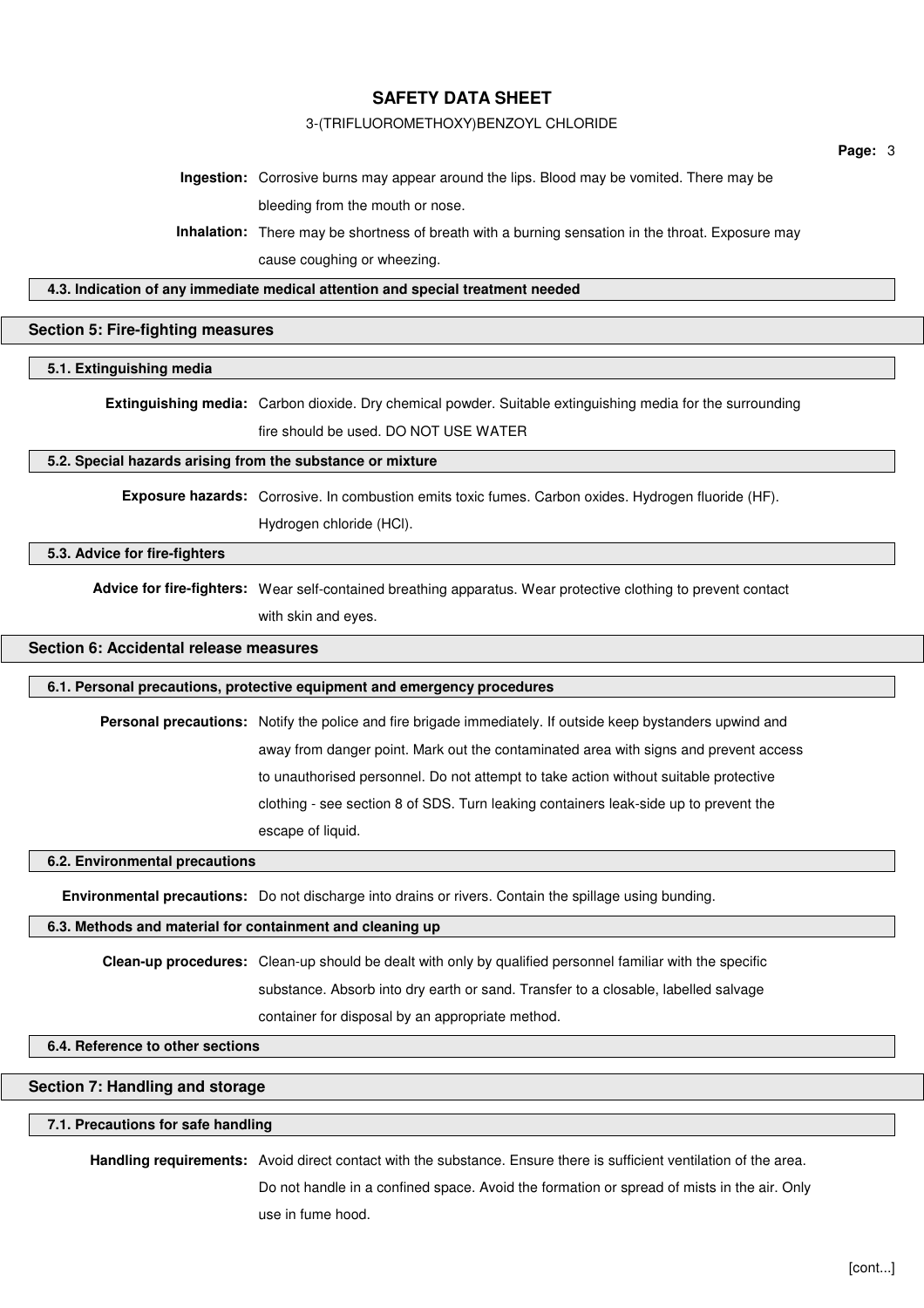## 3-(TRIFLUOROMETHOXY)BENZOYL CHLORIDE

## **7.2. Conditions for safe storage, including any incompatibilities**

**Storage conditions:** Store in cool, well ventilated area. Keep container tightly closed. Product reacts with

water. Take precautions to avoid contact with atmospheric moisture. Store under Argon.

**Suitable packaging:** Must only be kept in original packaging.

#### **7.3. Specific end use(s)**

**Specific end use(s):** No data available.

## **Section 8: Exposure controls/personal protection**

**8.1. Control parameters**

**Workplace exposure limits:** Not applicable.

**8.2. Exposure controls**

**Engineering measures:** Ensure there is sufficient ventilation of the area.

**Respiratory protection:** Self-contained breathing apparatus must be available in case of emergency.

**Hand protection:** Impermeable gloves.

**Eye protection:** Tightly fitting safety goggles. Ensure eye bath is to hand.

**Skin protection:** Impermeable protective clothing.

# **Section 9: Physical and chemical properties**

## **9.1. Information on basic physical and chemical properties**

**State:** Liquid

**Colour:** Colourless

**Solubility in water:** Reacts with water.

**Relative density:** 1.43

# **9.2. Other information**

**Other information:** Refractive Index: 1.467

## **Section 10: Stability and reactivity**

## **10.1. Reactivity**

**Reactivity:** Stable under recommended transport or storage conditions.

**10.2. Chemical stability**

**Chemical stability:** Stable under normal conditions.

# **10.3. Possibility of hazardous reactions**

**Hazardous reactions:** Hazardous reactions will not occur under normal transport or storage conditions.

**10.4. Conditions to avoid**

**Conditions to avoid:** Heat. Moist air. Humidity.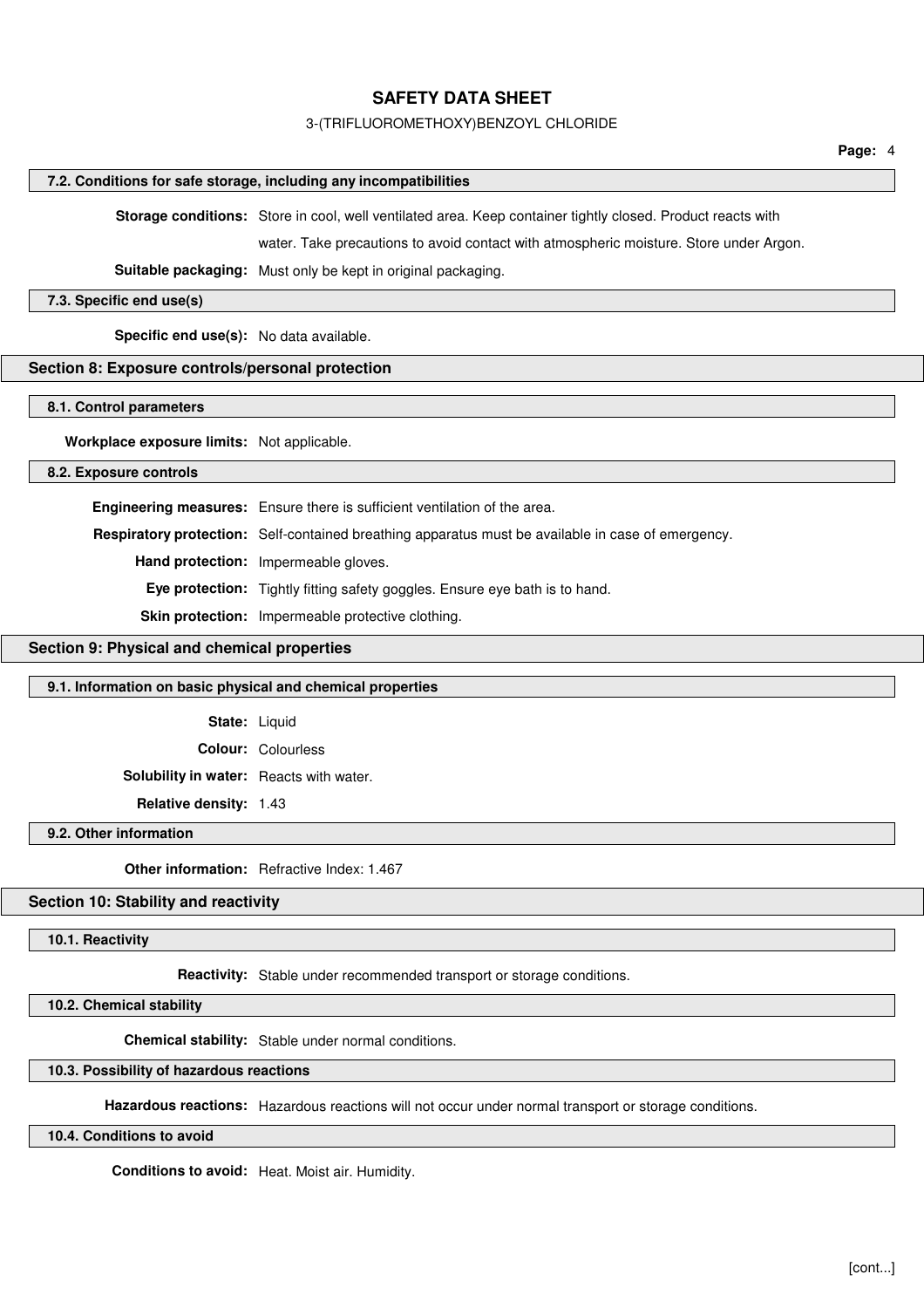## 3-(TRIFLUOROMETHOXY)BENZOYL CHLORIDE

## **10.5. Incompatible materials**

**Materials to avoid:** Strong oxidising agents. Strong acids.

# **10.6. Hazardous decomposition products**

**Haz. decomp. products:** In combustion emits toxic fumes of carbon dioxide / carbon monoxide. Hydrogen

chloride (HCl). Hydrogen fluoride (HF).

# **Section 11: Toxicological information**

## **11.1. Information on toxicological effects**

## **Relevant hazards for substance:**

| Hazard                        | Route | Basis                |
|-------------------------------|-------|----------------------|
| Skin corrosion/irritation     | DRM   | Based on test data   |
| Serious eye damage/irritation | OPT   | ' Based on test data |

## **Symptoms / routes of exposure**

**Skin contact:** Blistering may occur. Progressive ulceration will occur if treatment is not immediate.

**Eye contact:** Corneal burns may occur. May cause permanent damage.

**Ingestion:** Corrosive burns may appear around the lips. Blood may be vomited. There may be bleeding from the mouth or nose.

**Inhalation:** There may be shortness of breath with a burning sensation in the throat. Exposure may cause coughing or wheezing.

# **Section 12: Ecological information**

**12.1. Toxicity**

**Ecotoxicity values:** Not applicable.

# **12.2. Persistence and degradability**

**Persistence and degradability:** No data available.

**12.3. Bioaccumulative potential**

**Bioaccumulative potential:** No data available.

**12.4. Mobility in soil**

**Mobility:** No data available.

### **12.5. Results of PBT and vPvB assessment**

**PBT identification:** This substance is not identified as a PBT substance.

**12.6. Other adverse effects**

**Other adverse effects:** No data available.

## **Section 13: Disposal considerations**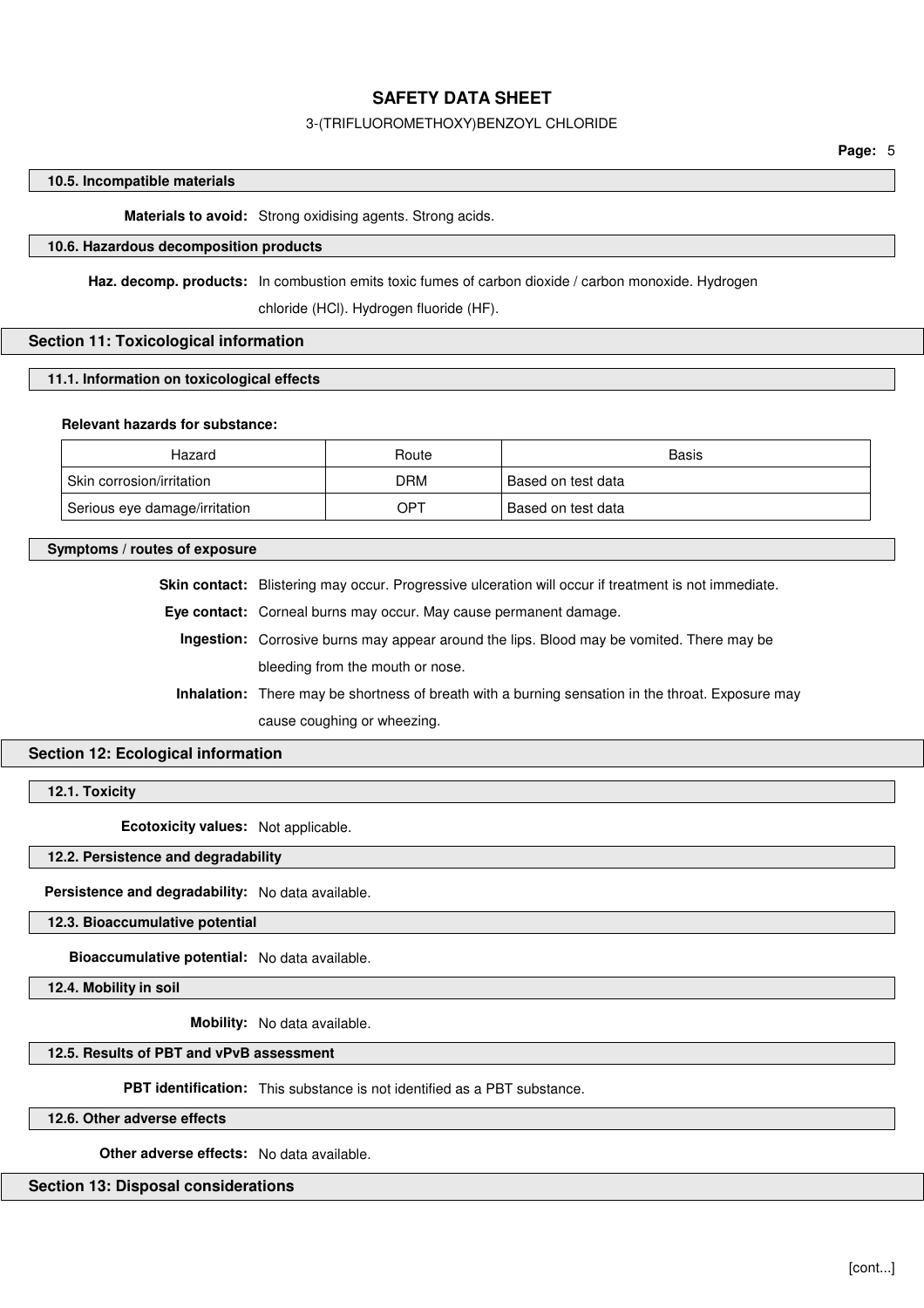## 3-(TRIFLUOROMETHOXY)BENZOYL CHLORIDE

#### **Page:** 6

# **13.1. Waste treatment methods Disposal operations:** MATERIAL SHOULD BE DISPOSED OF IN ACCORDANCE WITH LOCAL, STATE AND FEDERAL REGULATIONS **Disposal of packaging:** Dispose of as special waste in compliance with local and national regulations Observe all federal, state and local environmental regulations. **NB:** The user's attention is drawn to the possible existence of regional or national regulations regarding disposal. **Section 14: Transport information 14.1. UN number UN number:** UN3265 **14.2. UN proper shipping name Shipping name:** CORROSIVE LIQUID, ACIDIC, ORGANIC, N.O.S. **14.3. Transport hazard class(es) Transport class:** 8 **14.4. Packing group Packing group:** II **14.5. Environmental hazards Environmentally hazardous:** No **Marine pollutant:** No **14.6. Special precautions for user Tunnel code:** E **Transport category:** 2

**Section 15: Regulatory information**

**15.1. Safety, health and environmental regulations/legislation specific for the substance or mixture**

## **15.2. Chemical Safety Assessment**

**Chemical safety assessment:** A chemical safety assessment has not been carried out for the substance or the mixture

by the supplier.

## **Section 16: Other information**

**Other information**

**Other information:** This safety data sheet is prepared in accordance with Commission Regulation (EU) No 453/2010.

\* Data predicted using computational software. Toxtree - Toxic Hazard Estimation by

decision tree approach. http://ecb.jrc.ec.europa.eu/qsar/qsar-tools/index.php?

c=TOXTREE

~ Data predicted using computatioanl software ACD/ToxSuite v 2.95.1 Copyright 1994-